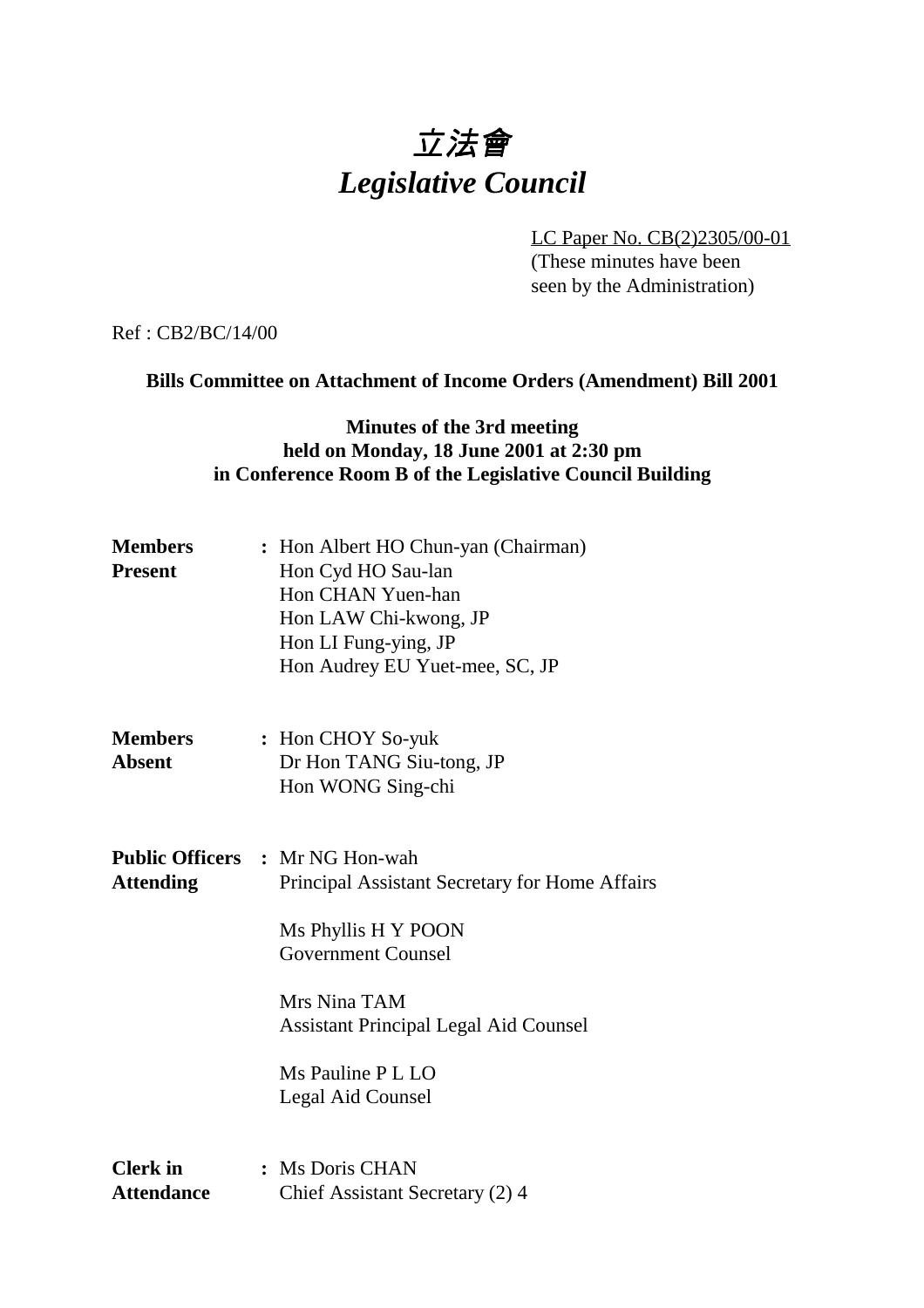Action

 $\overline{a}$ 

 $- 2 -$ 

| <b>Staff</b> in   | $\therefore$ Mr LEE Yu-sung    |
|-------------------|--------------------------------|
| <b>Attendance</b> | Senior Assistant Legal Adviser |

Ms Dora WAI Senior Assistant Secretary (2) 4

## **I. Meeting with the Administration**

(LC Paper No. CB(2)1847/00-01(01))

The Chairman informed the meeting that submissions from women groups and concerned parties expressing their views on the arrangements in respect of maintenance payment and attachment of income order (AIO) were received by some members before the meeting. Members agreed that their views, where relevant, would be discussed during the clause by clause examination of the Bill.

2. Principal Assistant Secretary for Home Affairs (PAS(HA)) briefed members on the various judgment summons procedures as set out in tables (A) to (C) of the Annex to the Administration's paper. He added that it normally took two to four months before a hearing could be scheduled. However, the actual waiting time would depend on the workload of the court.

3. Ms LI Fung-ying asked whether a time limit could be set for scheduling hearing dates for cases in connection with maintenance arrears. Ms Cyd HO suggested that the Judiciary might consider setting different time limits for different types of cases. **PAS(HA)** undertook to convey members' suggestions to the Judiciary for consideration. The Chairman pointed out that the waiting time for a hearing to be scheduled for an adjourned case would be even longer. He asked the Administration to provide an information brief in this regard for members' reference.

Adm

4. Ms Audrey EU pointed out that as the time slot assigned for the hearing of a case in connection with maintenance arrears was usually short and a maintenance payer would in most cases refute the statement made by the maintenance payee, it was therefore common that the court would not be able to conclude a case at the first hearing. Normally another hearing would be scheduled for the adjourned case in a few more months' time. As judicial procedures were involved, the Chairman asked the Administration to convey members' concern to the Judiciary Administrator and suggested that the issue be followed up by the Panel on Administration of Justice and Legal Services.

5. Members noted that the Administration had accepted their proposal to require a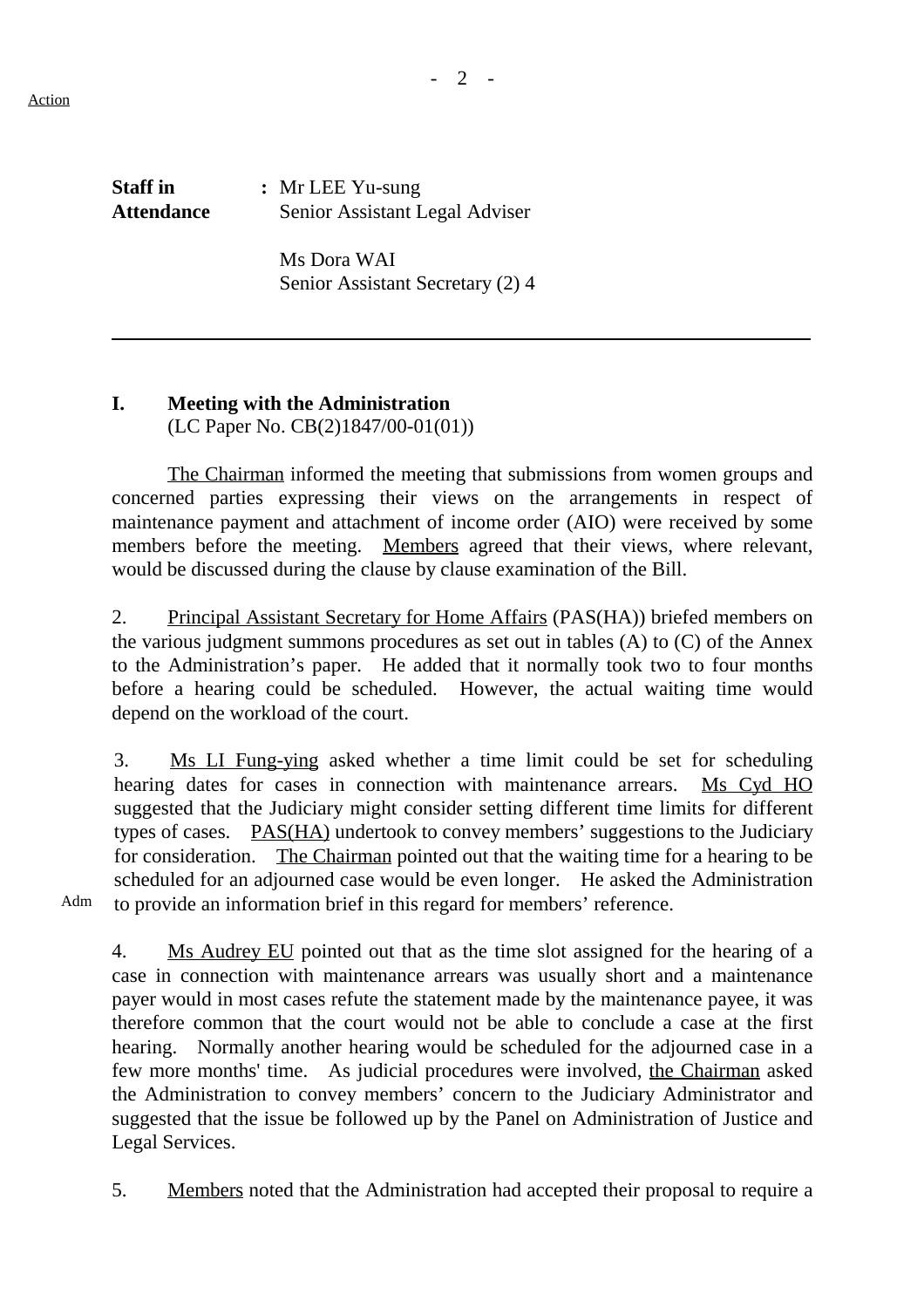maintenance payer who had an AIO issued against him to inform the maintenance payee of his change in employment so that a new AIO could be issued as soon as possible. In reply to the Chairman, PAS(HA) said that the Chief Justice would be empowered to enforce the Attachment of Income Order Rules (the AIO Rules). Those who failed to comply with the AIO Rules made by the Chief Justice would commit a criminal offence and would be liable to a fine at level 2, which amounted to \$5,000, and one month's imprisonment. He added that the Administration expected to complete the drafting of the amendments to the AIO Rules within a short time. The target was to gazette the amendment rules in September 2001 with a view to having their undergoing negative vetting by the Council shortly after the commencement of the next legislative session.

6. Ms Audrey EU pointed out that fines would only benefit the Government and considered that it was more important to compensate the maintenance payee. PAS(HA) said that the Inter-departmental Working Group had considered imposing a surcharge on maintenance arrears. However, the Hong Kong Bar Association did not support the idea as it considered that a surcharge would amount to a punitive measure which was against the philosophy of family law. Instead, it suggested to introduce interest on arrears. The Administration would draw up a revised proposal for consultation with the Hong Kong Bar Association and the Law Society of Hong Kong in the next two months.

7. The Chairman pointed out that the use of judgment summons had been discontinued in the United Kingdom and a review on the judgment summons procedure was being conducted. He asked whether the judgment summons procedure currently adopted by Hong Kong should also be changed. PAS(HA) said that the Administration was aware of the recent ruling by the Court of Appeal of England concerning the judgment summons procedure. According to legal advice, the ruling did not affect the judgment summons procedures in Hong Kong.

## **II. Clause by clause examination of the Bill**

*Clause 1 – Short title and commencement*

8. PAS(HA) said that the Administration planned to bring this Ordinance, together with the amended AIO Rules, into operation in November 2001.

#### Guardianship of Minors Ordinance (Cap. 13)

#### *Clause 2 – Attachment of income to satisfy order*

9. Pursuant to the Chairman's request, Senior Assistant Legal Adviser (SALA) summarized the written representations of women groups and concern groups. SALA reported that most representations contained views in common. They considered that a maintenance payer should be required to notify the maintenance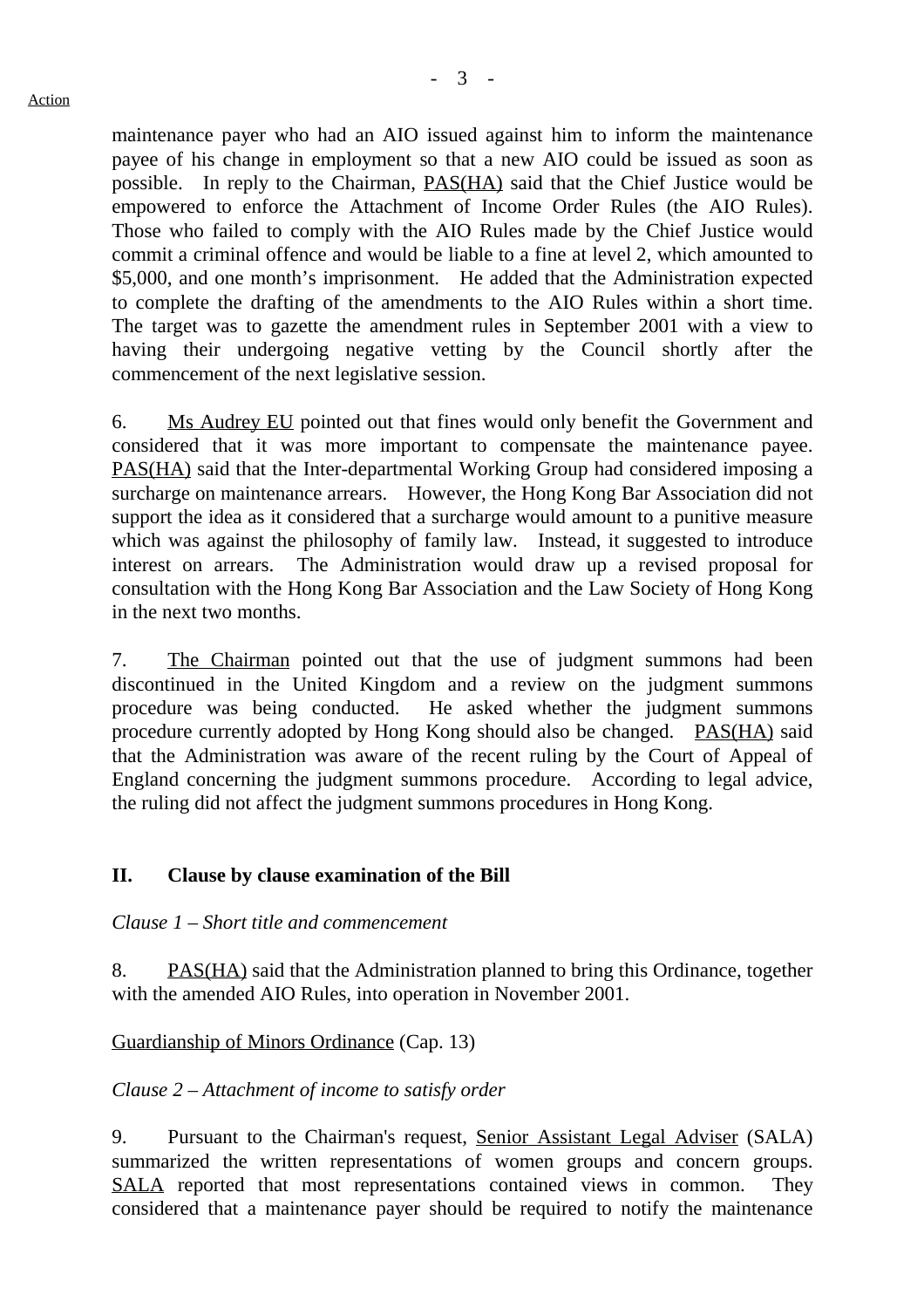payee prior to his change in employment and the payer should be responsible to apply for a new AIO. The Chairman invited the women groups and concern groups to note that members had made such a proposal at the first previous meeting and the proposal had already been accepted by the Administration.

10. SALA also reported that the representations suggested that a working committee should be set up to render assistance in the recovery of maintenance arrears through communications with certain governmental organizations such as the Mandatory Provident Fund Schemes Authority and the Inland Revenue Department. In addition, the representations opined that the procedure for the issue of a prohibition order to stop a maintenance payer from leaving the territory at immigration check points should be simplified and expedited. As to the drafting of the Bill, the only point the representations made was that the meaning of the terms "without reasonable excuse" and "reasonable grounds" was not clear and specific enough.

11. Government Counsel (GC) said that the terms followed that adopted in the primary legislation. She explained that the term "without reasonable excuse" would provide a maintenance payer an opportunity to explain before the court whether his default in payment was due to justified reasons such as unemployment, sickness or departure from the territory, etc. The term "reasonable grounds" would allow a maintenance payee to give reasons or introduce evidence to the court to support her belief that the maintenance payer would not make full and punctual payment in compliance with the maintenance order.

12. In reply to a query raised by Ms Audrey EU, PAS(HA) clarified that a "designated payee" and a "specified payee" might be two different persons on some occasions. He pointed out that a specified payee named under an AIO might be the Legal Aid Department (LAD) if the case was assisted by LAD.

13. Ms Audrey EU asked whether an AIO could be issued on the ground that the relationship between a maintenance payer and the payee was bad. The Chairman said that the Administration had been requested at an earlier meeting to consider adding this as one of the circumstances for the issue of an AIO. The proposal was subsequently not pursued because any possible conflicts between a maintenance payer and the payee could be avoided effectively by ordering the maintenance to be paid through a bank.

14. In response to Ms Audrey EU, PAS(HA) said that the meaning of "financial obligation" under (1A)(a) in paragraph (a) of clause 2 included the money to be paid to a spouse for family expenditure in circumstances where there was no maintenance order or AIO in force. Ms EU asked whether the Administration would consider replacing the term "financial obligation" with "maintenance". GC explained that the natural meaning of "financial obligation" included the provision of maintenance to a family. Members generally accepted the term "financial obligation" and considered that no amendment was necessary. Ms EU agreed.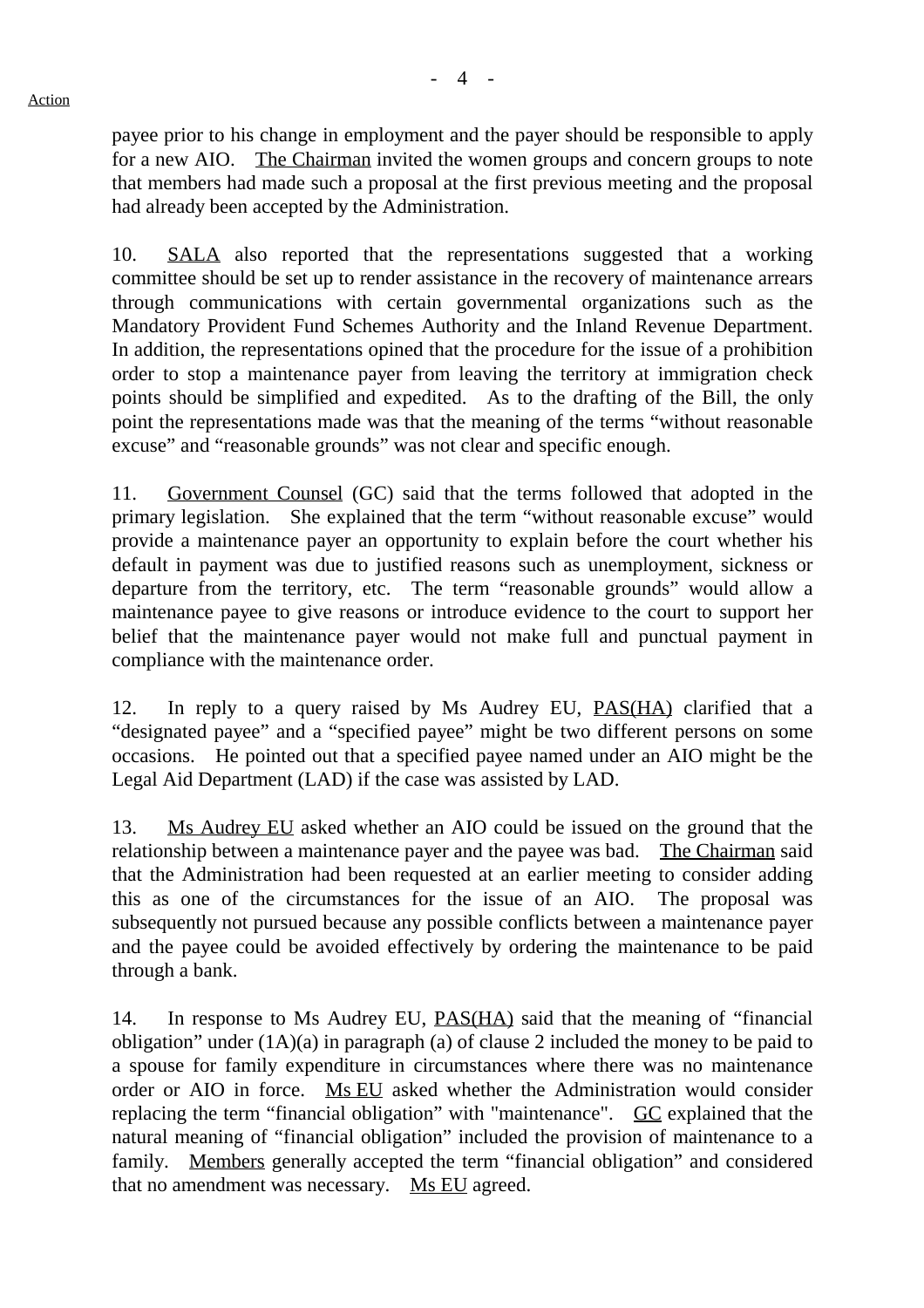15. Ms Audrey EU pointed out that two different terms "past record" and "past conduct" were used under (1A)(a) and (b) in paragraph (a) of clause 2 respectively. In order to be consistent and more extensive, members agreed that both terms should be replaced by "past record and conduct" wherever they appeared in the Bill. PAS(HA) undertook to give notice of such Committee Stage amendments on or before 22 June 2001 to effect the change.

16. The Chairman asked what procedures the court might dispense with or relax under (6A) in paragraph (e) of clause 2. PAS(HA) cited as an example that the court might omit the step to obtain the information about a maintenance payer's salary level and income source if such information was already available. By so doing, the time for processing an AIO application could be reduced. He stressed that the court would do so only if it considered fair and reasonable in the circumstances of the case. GC said that the court could only dispense with or relax those procedures or time limit that had been specified in the Attachment of Income Order Rules, such as the provision of information or service of documents. Such dispensation or relaxation would not deprive the right of a maintenance payer to explain before court in respect of the case.

17. Members noted that clauses 3 and 4 of the Bill made similar amendments to the Separation and Maintenance Orders Ordinance (Cap. 16) and the Matrimonial Proceedings and Property Ordinance (Cap. 192) respectively.

18. Ms Audrey EU asked why the requirement for a maintenance payer to notify his change in address was stipulated under the primary legislation whereas the requirement in respect of change in employment would be under the subsidiary legislation. GC explained that the requirement in respect of change in address stipulated under the three Ordinances in the Bill was not solely applicable to maintenance payment under an AIO. However, as the requirement in respect of change in employment applied to AIO only, it was therefore more appropriate to include it under the AIO Rules. PAS(HA) said that there were other penal provisions under the AIO Rules against a maintenance payer's failure to submit a statement of means or provision of a false statement. Such actions would constitute a criminal offence.

19. The Chairman invited the Administration to carefully consider the views of the women groups and concern groups and to put in place the other improvement measures as soon as practicable. He said that the Panel on Home Affairs would monitor the implementation progress and would follow up the proposal on the setting up of a maintenance board.

20. Members expressed support for the Bill in general and noted that the Administration had given notice to resume the Second Reading debate on the Bill on 4 July 2001.

(*Post-meeting note* : The CSAs were circulated to members on 22 June 2001 vide LC Paper No. CB(2)1917/00-01, and the Bill was passed by the Council